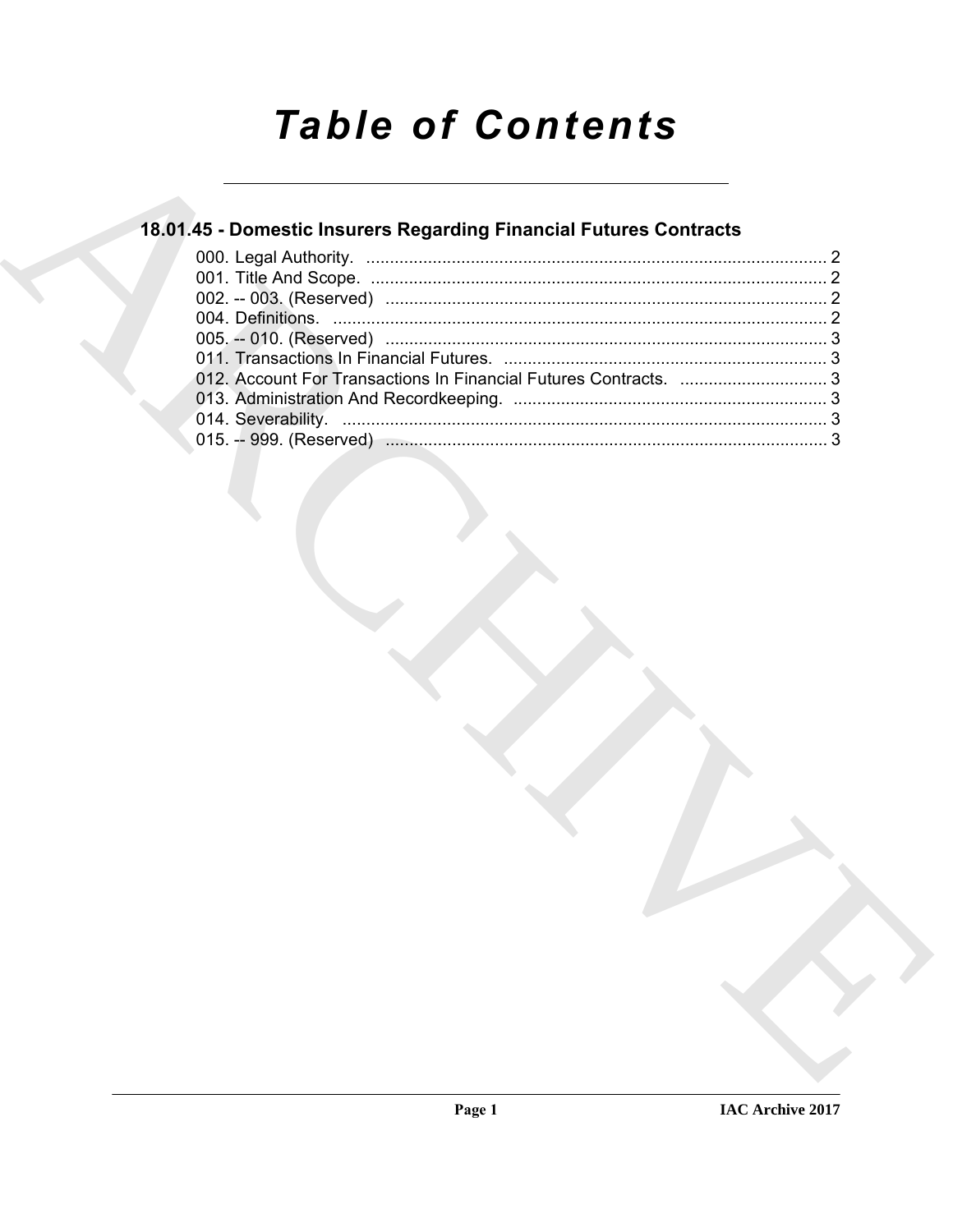#### **IDAPA 18 TITLE 01 CHAPTER 45**

#### **18.01.45 - DOMESTIC INSURERS REGARDING FINANCIAL FUTURES CONTRACTS**

#### <span id="page-1-1"></span><span id="page-1-0"></span>**000. LEGAL AUTHORITY.**

Title 41, Chapter 7, Sections 703 and 735, Idaho Code. (7-1-93)

<span id="page-1-2"></span>**001. TITLE AND SCOPE.**

The purpose of this rule is to: (7-1-93)

<span id="page-1-16"></span>**01. Requirement for Relating to Participation by Domestic Insurer in Exchange Traded Financial Futures Markets**. Set forth requirements and limitations relating to participation by a domestic insurance company (hereinafter "insurer") in the exchange-traded financial futures markets; and, (7-1-93) company (hereinafter "insurer") in the exchange-traded financial futures markets; and,

<span id="page-1-15"></span>**02.** Recordkeeping Requirements. To establish recordkeeping requirements concerning such transactions. (7-1-93) transactions. (7-1-93)

<span id="page-1-3"></span>**002. -- 003. (RESERVED)**

#### <span id="page-1-5"></span><span id="page-1-4"></span>**004. DEFINITIONS.**

<span id="page-1-6"></span>**01. Commodity Futures Trading Commission**. "Commodity Futures Trading Commission" means the federal regulatory agency charged and empowered under the Commodity Futures Trading Commission Act of 1974 (7 U.S.C.A. 2 and 4) with rule of the exchanges or any other agency of the federal government which hereafter succeeds or shares such power.

<span id="page-1-7"></span>**02. Deferred Gains or Losses**. "Deferred gains or losses" are the amounts of unrecognized increase and decrease in the value of financial futures contracts related to incompleted hedging transactions. These deferred amounts may, in some cases, result from terminated financial futures contracts. (7-1-93) amounts may, in some cases, result from terminated financial futures contracts.

<span id="page-1-8"></span>**Exchange-Traded**. "Exchange-traded" means traded on an exchange designated as a contract market regulated by the Commodity Futures Trading Commission. (7-1-93)

<span id="page-1-9"></span>**04. Financial Futures Contract**. "Financial futures contract" means an exchange-traded agreement to make or take delivery of (or to make cash settlement in lieu thereof) a specified amount of financial instruments on or before a specified date or period of time, under terms and conditions regulated by the Commodity Futures Trading Commission. (7-1-93) Commission. (7-1-93)

**05. Financial Instrument**. "Financial instrument" means a security, currency financial futures contract or index of a group of securities or currencies authorized or permitted under Title 41, Chapter 7, Sections 702, 703, 707, 708, 709, 710, 711, 713, 714, 715, 716, 717 and 727, Idaho Code. (7-1-93) 707, 708, 709, 710, 711, 713, 714, 715, 716, 717 and 727, Idaho Code.

<span id="page-1-13"></span><span id="page-1-12"></span><span id="page-1-11"></span><span id="page-1-10"></span>**06.** Hedge. "Hedge" is a positioning of a hedged item with one (1) or more hedging transactions.  $(7-1-93)$ 

**07. Hedged Item**. "Hedged Item" is a company asset or liability, group of company assets or liabilities, or assets or liabilities or groups of assets or liabilities reasonably expected to be acquired or incurred by the company<br>in the normal course of business. Such assets or liabilities must bear price or interest rate risk. in the normal course of business. Such assets or liabilities must bear price or interest rate risk.

<span id="page-1-14"></span>**Hedging Transaction**. "Hedging Transaction" is the opening or closing (as such transaction may be adjusted from time to time) of one (1) or more financial futures contracts designed to produce total dollar variations which correlate (i.e., prices tend to move in a reasonably predictable relationship) with the hedged item.  $(7-1-93)$ 

**16.01.45 - DOMESTIC INSURENCES SECONDONG FINANCIAL FUTURES CONTRACTS<br>
SURFACT LONGAL AVETHOMITY<br>
THE ALTHOLONEY CONTRACTS (SEE AND COME)<br>
THE METHOD SCOTTE.<br>
THE ARCHIVES SCOTTE.<br>
THE ARCHIVES SCOTTE.<br>
THE ARCHIVES SCOTT 09. Margin**. "Margin" includes initial and maintenance margins and means any type of deposit, or settlement made or required to be made with a futures commission merchant, clearinghouse, or safekeeping agent to ensure performance of the terms of the financial futures contract. For purposes of this rule maintenance margin includes a variance margin. (7-1-93) includes a variance margin.

**Section 000 Page 2**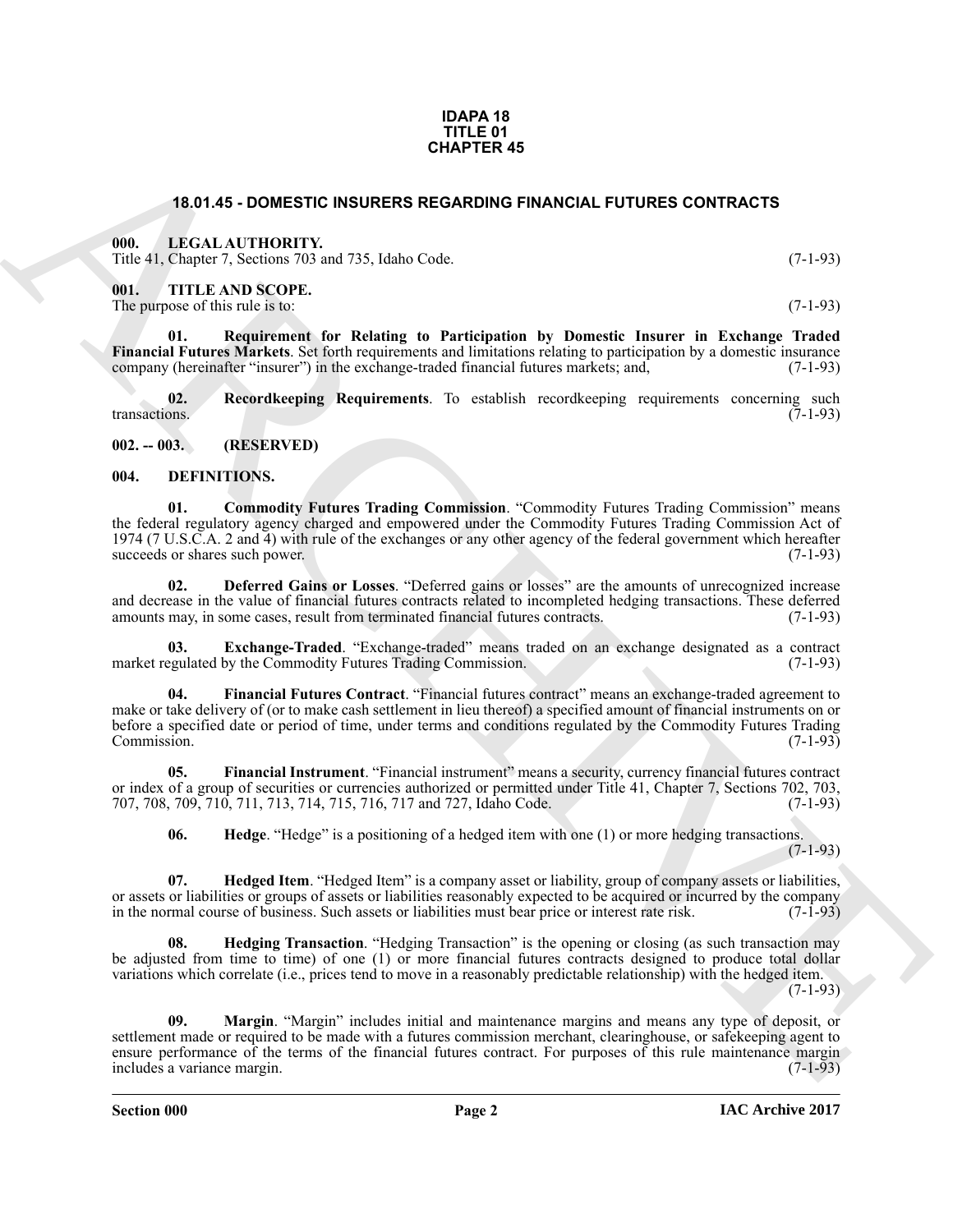<span id="page-2-13"></span>**10.** Short Sales. "Short sales" means those sales of exchange traded financial futures contracts that are n of less than a period of two (2) weeks. Short sales are not hedging transactions. (7-1-93) a duration of less than a period of two (2) weeks. Short sales are not hedging transactions.

#### <span id="page-2-0"></span>**005. -- 010. (RESERVED)**

#### <span id="page-2-16"></span><span id="page-2-14"></span><span id="page-2-1"></span>**011. TRANSACTIONS IN FINANCIAL FUTURES.**

**Hedging Transaction**. An insurer shall not enter into financial futures contracts except as part of a hedging transaction. If during the life of a hedge, the total dollar variation between the hedged item and the hedging transaction no longer is expected to correlate, the transaction will no longer be considered a hedge and the financial futures contract must be closed. Transactions in financial futures must be evidenced by a trade confirmation or other evidence of ownership issued to the insurer by an entity authorized to do so.

<span id="page-2-15"></span>**02.** Amount. An insurer shall not have more than an aggregate amount of any form of financial futures contracts outstanding than set forth in Title 41, Chapter 7, Section 735, Idaho Code. (7-1-93)

#### <span id="page-2-6"></span><span id="page-2-2"></span>**012. ACCOUNT FOR TRANSACTIONS IN FINANCIAL FUTURES CONTRACTS.**

**01. Deferred Account**. The initial cost, and subsequent cost(s), if any, of the hedging vehicle shall be n a deferred account until: (7-1-93) carried in a deferred account until:

<span id="page-2-7"></span>**a.** The hedge is completed and the underlying financial instrument is acquired or sold; or (7-1-93)

<span id="page-2-9"></span>**b.** The hedge is closed out and the anticipated underlying transaction is cancelled. (7-1-93)

**02.** Hedge and Transaction Considered as One. If the underlying transaction is completed, the hedge ransaction shall be considered as one; and (7-1-93) and the transaction shall be considered as one; and

**a.** In the case of an acquisition, the gain or loss on the hedge shall be amortized over the life of the instrument acquired: or (7-1-93) financial instrument acquired; or

**b.** In the case of a disposition, the gain or loss of the hedge shall be combined with the gain or loss on the sale.  $(7-1-93)$ 

<span id="page-2-8"></span>**03.** Gain or Loss. If the hedge is closed out and the anticipated underlying transaction is cancelled, the bedge shall be treated as investment income or expense. (7-1-93) gain or loss from the hedge shall be treated as investment income or expense.

#### <span id="page-2-11"></span><span id="page-2-10"></span><span id="page-2-3"></span>**013. ADMINISTRATION AND RECORDKEEPING.**

*Considered of Insurance*<br> **ARCHIVES THE VALUE TO THE CONSERVATION CONSERVATION CONSERVATION (EXCEPT) THE CONSERVATION CONSERVATION CONSERVATION CONSERVATION (EXCEPT)<br>
<b>CONSERVATION** CONSERVATION CONSERVATION CONSERVATI **01. Policies and Procedures**. Prior to engaging in transactions in financial futures contracts, an insurer shall develop and adequately document policies and procedures regarding investment strategies and objectives, recordkeeping needs, and reporting matters. Such policies and procedures shall address authorized investments, investment limitations, authorization and approval procedures, accounting and reporting procedures and controls, and shall provide for review of activity in financial futures contracts by the insurer's board of directors or its designee. No insurer shall engage in financial futures contracts until its guidelines shall have been submitted to this Department.

 $(7-1-93)$ 

(7-1-93)

<span id="page-2-12"></span>**02. Recordkeeping Systems**. Recordkeeping systems must be sufficiently detailed to permit internal auditors and insurance department examiners to determine whether operating personnel have acted in accordance with established policies and procedures. Insurer records must identify for each hedging transaction the related financial futures contracts and the hedged items. (7-1-93)

#### <span id="page-2-4"></span>**014. SEVERABILITY.**

If any provision of this rule or the application thereof to any persons or circumstances is held invalid, the remainder of the rule and application of such provision to the other persons or circumstance shall not be affected thereby.

#### <span id="page-2-5"></span>**015. -- 999. (RESERVED)**

**Section 011 Page 3**